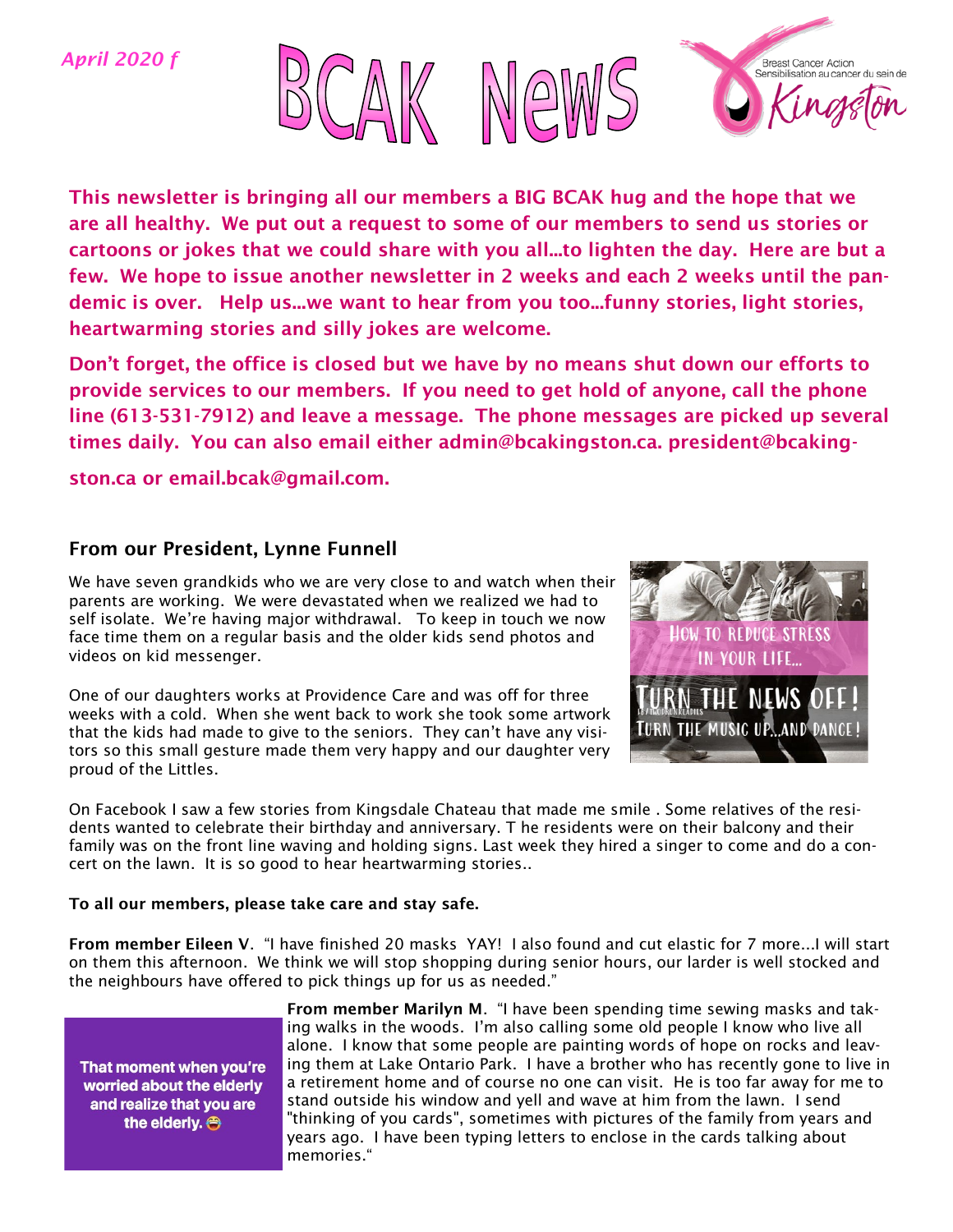Member Leda R. reports that she has made over 177 masks to date and hopes to top 200 soon, all this while juggling her research job at Queens. Leda, no stranger to working in a sterile environment relies on her spray jar of ethanol to keep both she and husband Kevin safe. Thank you Leda and Kevin for all your hard work, pertinent information and encouragement.

Member Wendy B: I have made over 50 face masks with another 50 cut and pinned but the sewing machine got repurposed when my daughter, a nurse in the ICU at KGH, asked if I could come up with something to hold her hair back and to which she can attach the very irritating face mask elastic. Seems I may have been successful because I understand I am about to go into mass production!!! Keeps me busy!! Oh yes, and I've gone to war with Queen's University over their decision to continue to charge hospital staff for parking in the underground lot during this pandemic.

A few weeks ago we sent out an email with a challenge to our members to help sew face masks for our local health care professionals. I missed it but apparently the head of Kingston Health Sciences said in a tv interview the other day that the work the volunteers in the community have been doing is greatly appreciated. Apparently some of the face masks we are making have been used by patients coming into the hospital.

There has been a lot of discussion and confusion about the importance of wearing a face mask in public to protect yourself and others. In the news we were being advised it might be harmful. Here is an article I was sent that addresses the topic.

#### [COVID-19: Should we all be wearing masks?](https://can01.safelinks.protection.outlook.com/?url=https%3A%2F%2Fu1584542.ct.sendgrid.net%2Fmps2%2Fc%2F1AA%2Fni0YAA%2Ft.30l%2FJjBmYmuETeSOW_RBsSbFAQ%2Fh24%2F8HtxoXUPdrEQnOlv5SQseMTWxESzvJCeeOm23-2BD7TsiSYKar6ptfcbwdy9iqaplErzBqurwUtMjmyj8QV-2FpkV3cjrwIHnWtyn)

#### *by Mark Sumner, Daily Kos*

*Leave the N95 masks to health care workers who need them. What an ordinary cloth mask will definitely do is cut down on the travel of those droplets, in both directions. It may also reduce the number of times you touch your nose or mouth while out and about—assuming you don't get into a habit of adjusting your mask every 10 seconds. Because you don't know who is sick, and because you can't be sure that you're not sick, and because at this point it probably makes other people simply feel a little better … why not wear a mask? If nothing else, pull a bandana up over your nose, or wrap a scarf around your face. Just don't throw away a mask in public, and don't reuse it without washing. And definitely leave the professional masks to the professionals who desperately need them.*

If you have no choice but to go out in public, I have a supply of home made masks that I can hand out to our members. I live in the Cataraqui Woods area...so if you would like a mask or two, email me at : email.bcak@gmail.com. I will respond with my address and the procedure for you to pick them up from my house so as not to put you or me in Covid's way!

# **MAYBE I SHOULD**



# Many parents have just discovered the teacher is not the problem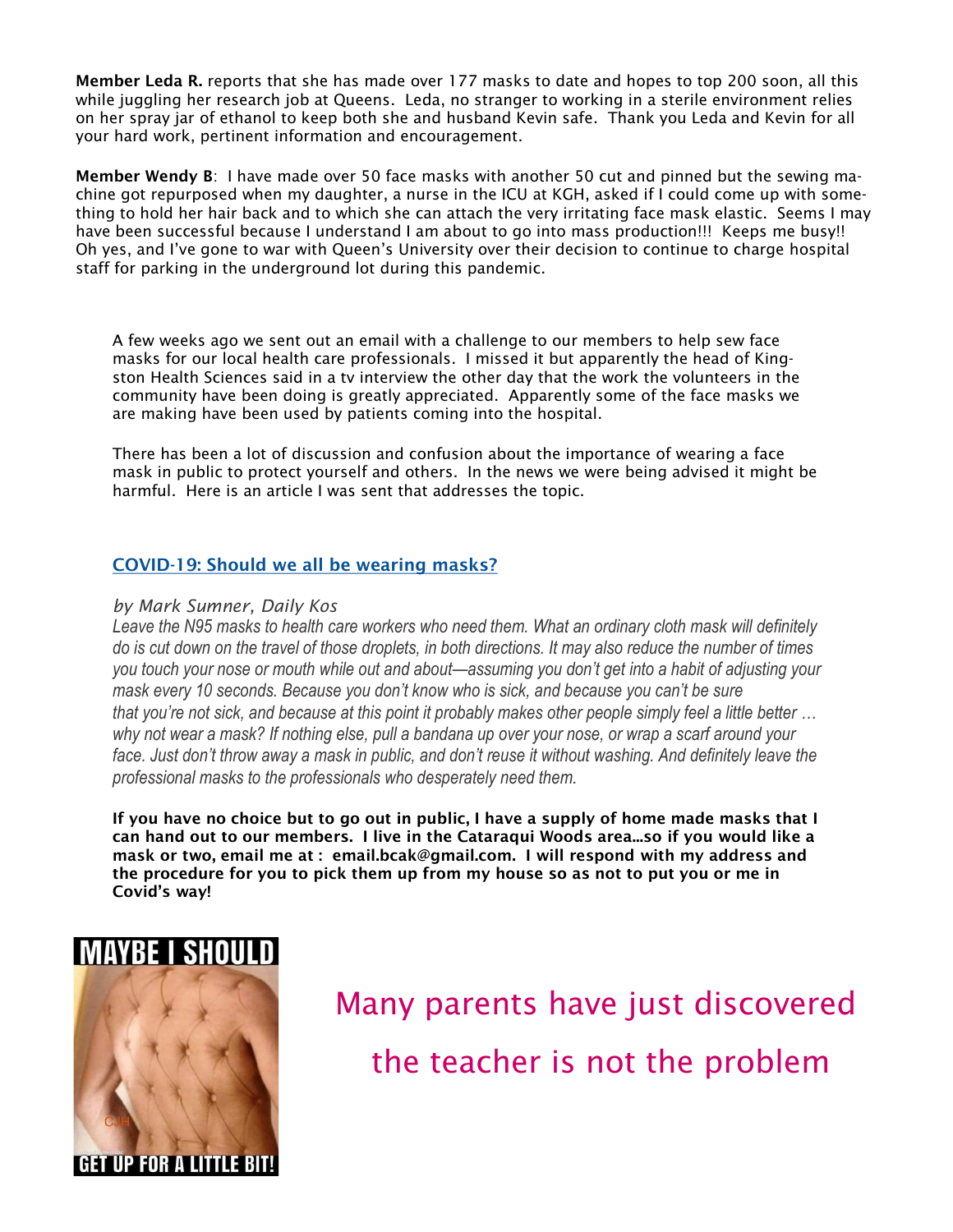#### Exercising at home

As our members are aware, BCAK has suspended exercise and yoga classes until further notice. This has led many members to wonder how they can continue exercising at home. The [Canadian](https://www.csep.ca/CMFiles/Guidelines/CSEP_PAGuidelines_older-adults_en.pdf)  [Physical Activity Guidelines](https://www.csep.ca/CMFiles/Guidelines/CSEP_PAGuidelines_older-adults_en.pdf) for adults and seniors recommends at least 150 minutes per week of moderate-to-vigorous-intensity aerobic physical activity, and muscle and bone strengthening activities should be performed at least two days per week.

Luckily, if you have an internet connection there are plenty of options available on youtube. Here are some excellent suggestions:

[Jenny's Fit Start](https://www.youtube.com/channel/UCHufaoaq1VqjHvnv8zvg9pQ) – Fun exercise videos for Seniors and Beginners. Jenny McClendon offers 20, 35 and hour-long indoor and outdoor classes that are easy to follow.

[Silver Sneakers](https://www.youtube.com/user/TheSilverSneakers) – Offering exercise and yoga videos for seniors of all levels

If you don't have an internet connection or would rather not exercise in front of your TV then you can exercise the old-fashioned way and take a brisk walk or a bike ride. To follow social distancing guidelines, it is best to exercise in your own neighbourhood rather than travel to a busy park or walking trail. Remember to keep at least 6 feet of distance between you and others on the sidewalk for safety. Also, be aware of uneven pavement or loose gravel pathways which could make walking difficult or pose a safety risk. Apartment-dwellers can take a few laps around the lobby or down the hallway as long as there is no risk of crowding. Adding urban poles (aka walking poles) will help to increase the intensity of your walking workout.

Safety is always of great importance when exercising, but when exercising alone please take particular care. Our exercise and yoga instructors will not be there with you to provide form corrections or reminders to manage your exertion level. Keep water and rescue medication – if required – nearby, and check in with a buddy to let them know that you will be exercising. They should know to check on you if you run into difficulty. When balance is a concern keep a chair close by. Lastly, spend the first five minutes of your workout gently warming up your joints, and another five minutes cooling down after the intense portion of your workout.

We hope to see all of you back in our exercise studio once isolation guidelines have ended, but until then, please exercise often and exercise safely!

#### Elizabeth Cochrane, Maple Family Health Team

## Check-in with the TaTa Sisterhood of YGK

Liz Adamson, who coordinates the TaTa Sisterhood of YGK program, reports that these very special ladies are all doing well during this difficult time. They are staying connected with each other online, sometimes by video chat. These young women, most of whom have young families and are working outside the home as well, are keeping very busy.

If you think you might be infected with Covid virus, an assessment centre is open at the Memorial Centre in Kingston, at 303 York Street. The centre is set-up to assess returning travellers, as well as community residents who are experiencing symptoms of COVID-19, including fever, cough, or difficulty breathing. The assessment centre operates seven days a between the hours of 10:00 am to 8:00 pm. Large signage will direct people to the main entrance, just off York Street.

The Kingston, Frontenac, and Lennox & Addington Health Unit is encouraging people to use the online self-assessment tool from the Ontario Ministry of Health before showing up to the centre (the online tool can be found here: [https://covid-19.ontario.ca/self-assessment/#q0\),](https://can01.safelinks.protection.outlook.com/?url=https%3A%2F%2Fcovid-19.ontario.ca%2Fself-assessment%2F%23q0&data=02%7C01%7Craptisl%40queensu.ca%7C2a919c25dfe646519fa508d7d5b4c373%7Cd61ecb3b38b142d582c4efb2838b925c%7C1%7C0%7C637212844693282739&sdata=P9ypj4) however they are also accepting walk-ins.